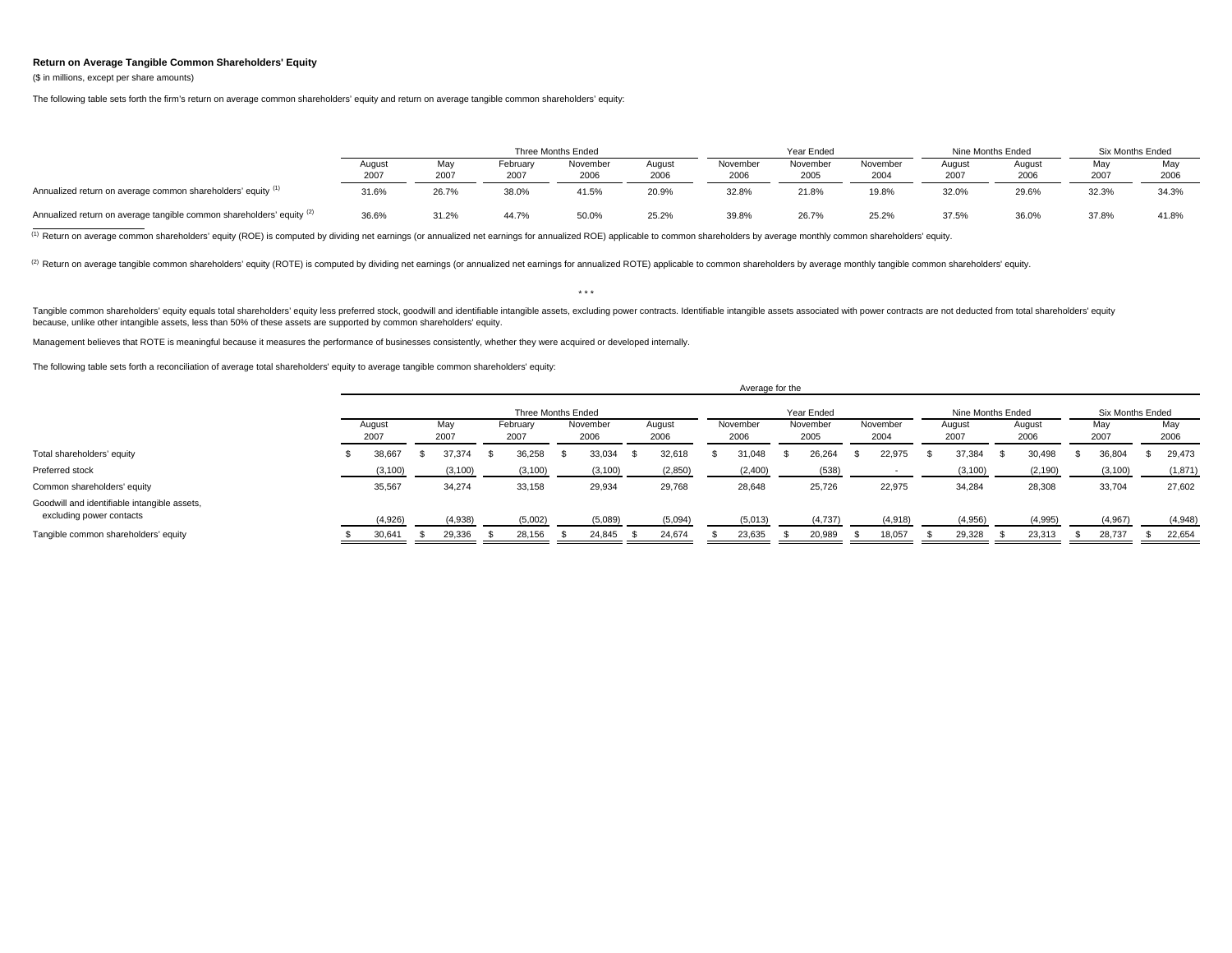## **Adjusted Assets, Tangible Equity Capital, Adjusted Leverage Ratio and Tangible Book Value Per Common Share**

(\$ in millions, except per share amounts)

The following table sets forth information on the firm's assets, shareholders' equity, leverage ratios and book value per common share:

|                                          | AS OT          |     |               |    |               |     |               |    |               |    |               |     |               |
|------------------------------------------|----------------|-----|---------------|----|---------------|-----|---------------|----|---------------|----|---------------|-----|---------------|
|                                          | August 2007    |     | May 2007      |    | February 2007 |     | August 2006   |    | November 2006 |    | November 2005 |     | November 2004 |
| Total assets                             | \$<br>,045,778 | ٦'n | 943,196       | -S | 912,495       | \$  | 798,309       | \$ | 838,201       |    | 706,804       |     | 531,379       |
| Adjusted assets <sup>(1)</sup>           | 706,903        |     | 653,861       |    | 606,139       |     | 523,083       |    | 541,033       |    | 466,500       |     | 347,082       |
| Total shareholders' equity               | 39,118         |     | 38,459        |    | 36,900        |     | 33,493        |    | 35,786        |    | 28,002        |     | 25,079        |
| Tangible equity capital (2)              | 39,203         |     | 38,540        |    | 34,662        |     | 31,113        |    | 33,517        |    | 26,030        |     | 22,958        |
| Leverage ratio <sup>(3)</sup>            | 26.7 x         |     | 24.5 X        |    | 24.7 x        |     | $23.8 \times$ |    | $23.4 \times$ |    | $25.2 \times$ |     | $21.2 \times$ |
| Adjusted leverage ratio <sup>(4)</sup>   | 18.0x          |     | 17.0 $\times$ |    | $17.5 \times$ |     | $16.8 \times$ |    | $16.1 \times$ |    | 17.9 $x$      |     | 15.1 x        |
| Common shareholders' equity              | \$<br>36,018   | \$  | 35,359        | \$ | 33,800        | -S  | 30,393        | \$ | 32,686        | \$ | 26,252        | \$. | 25,079        |
| Tangible common shareholders' equity (5) | 31,103         |     | 30,440        |    | 28,812        |     | 25,263        |    | 27,667        |    | 21,530        |     | 20,208        |
| Book value per common share (6)          | \$<br>84.65    | \$  | 81.30         | \$ | 77.12         | \$. | 67.87         | \$ | 72.62         | \$ | 57.02         | \$  | 50.77         |
| Tangible book value per common share (1) | 73.10          |     | 69.99         |    | 65.74         |     | 56.42         |    | 61.47         |    | 46.76         |     | 40.91         |

 $\lambda$ 

(1) Adjusted assets excludes (i) low-risk collateralized assets generally associated with the matched book and securities lending businesses (which is calculated by adding securities borrowed and financial instruments purchased under agreements to resell, at fair value, and then subtracting nonderivative short positions), (ii) cash and securities segregated for regulatory and other purposes and (iii) goodwill and identifiable intangible assets, excluding power contracts. Identifiable intangible assets associated with power contracts are not deducted from total assets in order to be consistent with the calculation of tangible equity capital and the adjusted leverage ratio (see footnote 2 below). The following table sets forth a reconciliation of total assets to adjusted assets:

|                 |                                                              |    |             |            |               | As of         |               |               |               |
|-----------------|--------------------------------------------------------------|----|-------------|------------|---------------|---------------|---------------|---------------|---------------|
|                 |                                                              |    | August 2007 | May 2007   | February 2007 | August 2006   | November 2006 | November 2005 | November 2004 |
| Total assets    |                                                              | S. | ,045,778    | 943,196    | \$<br>912,495 | \$<br>798,309 | \$<br>838,201 | 706,804       | 531,379       |
| Deduct:         | Securities borrowed<br>Financial instruments purchased under |    | (267, 200)  | (243, 835) | (241, 270)    | (210, 190)    | (219, 342)    | (191, 800)    | (155,086)     |
|                 | agreements to resell, at fair value                          |    | (80, 494)   | (69, 213)  | (81, 886)     | (82,958)      | (82, 126)     | (83, 619)     | (44, 257)     |
| Add:            | Financial instruments sold, but not yet purchased,           |    |             |            |               |               |               |               |               |
|                 | at fair value                                                |    | 196,106     | 177,202    | 166,481       | 156,557       | 155,805       | 149,071       | 132,097       |
|                 | Less derivative liabilities                                  |    | (84, 695)   | (70, 304)  | (66, 409)     | (57, 196)     | (65, 496)     | (57, 829)     | (64,001)      |
|                 | Subtotal                                                     |    | 111,411     | 106,898    | 100,072       | 99,361        | 90,309        | 91,242        | 68,096        |
| Deduct:         | Cash and securities segregated for regulatory                |    |             |            |               |               |               |               |               |
|                 | and other purposes                                           |    | (97, 677)   | (78, 266)  | (78, 284)     | (76, 309)     | (80,990)      | (51, 405)     | (48, 179)     |
|                 | Goodwill and identifiable intangible assets,                 |    |             |            |               |               |               |               |               |
|                 | excluding power contacts                                     |    | (4, 915)    | (4, 919)   | (4,988)       | (5, 130)      | (5,019)       | (4, 722)      | (4,871)       |
| Adjusted assets |                                                              |    | 706,903     | 653,861    | 606,139       | 523,083       | 541,033       | 466,500       | 347,082       |